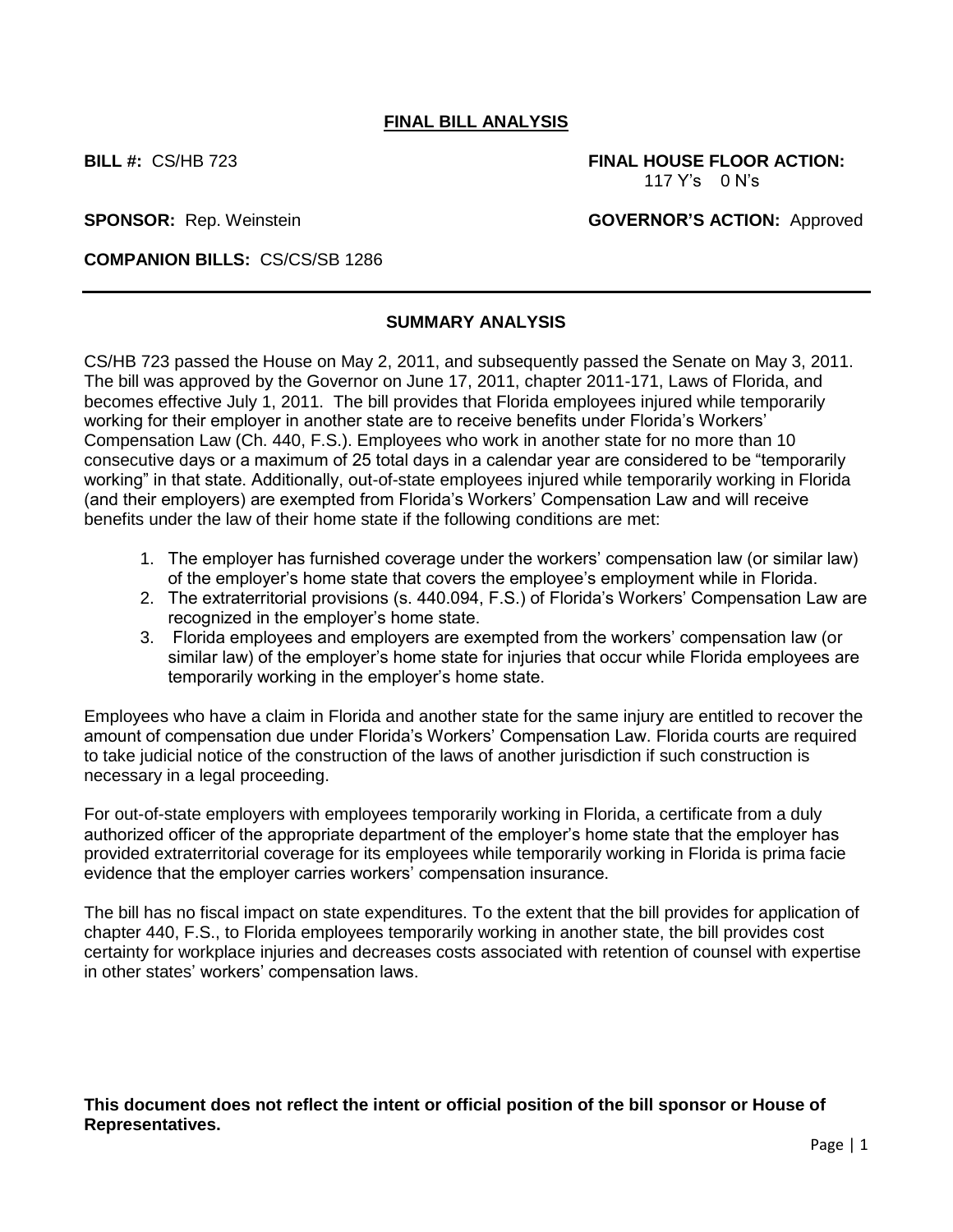### **I. SUBSTANTIVE INFORMATION**

## **A. EFFECT OF CHANGES:**

#### **Workers' Compensation Law**

Chapter 440, F.S., is Florida's Workers' Compensation Law. Workers' compensation provides medical benefits and, in some cases, $1$  compensation for disability for workplace injuries that arise out of work performed by an employee in the course and scope of employment.<sup>2</sup> Each state's workers' compensation system is unique, providing different eligibility requirements and levels of benefits (medical and monetary).

Florida employees injured while temporarily working in another state may claim benefits under chapter 440, F.S., or the law of the state in which they are injured. If benefits are claimed from another state, the "total compensation"<sup>3</sup> an employee may receive is limited to that available under Florida's Workers' Compensation Law. Employees from another state injured while temporarily working in Florida may claim benefits under Florida law or under their primary state of employment. However, no definition is provided in chapter 440, F.S., for "temporarily working" in a state.

In 2003. Florida enacted workers' compensation reform legislation.<sup>4</sup> Among other changes, it was established that employers with employees engaged in the construction industry in Florida are required to obtain Florida-specific coverage (a Florida policy or endorsement that uses Florida class codes and rates).<sup>5</sup> At that time of the reform, Florida rates were consistently the highest or second highest in the country.<sup>6</sup> The requirement was designed, in part, to level the playing field between out-of-state and in-state employers in bidding on construction industry projects in Florida. Since enactment of reform legislation, overall workers' compensation rates in Florida have decreased a cumulative 61.9 percent. $7$ 

### **In-State and Out-of-State "Lost-Time" Injuries Reported to the Florida Division of Workers' Compensation**

In Florida, a lost-time claim refers to workplace injuries that cause an employee to be out of work for more than 7 days and must be reported by the insurance company to the Florida Division of Workers' Compensation (the Division). From 2005 to 2010, the number of lost-time claims filed each year with the Division for injuries that occurred in another state ranged from a low of 666 (in 2006) to a high of 866 (in 2009). The Division also reports that the number of lost-time claims for employees who resided in another state decreased from 938 claims (in 2005) to 538 claims (in 2010).

 $\overline{\phantom{a}}$ 

<sup>1</sup> Compensation for disability is provided when the workplace injury causes an employee to miss more than 7 days of work. *See* s.  $440.12(1)$ , F.S.

 $2$  Section 440.09(1), F.S.

<sup>&</sup>lt;sup>3</sup> Section 440.09, F.S. Pursuant to s. 440.02(7), F.S., compensation is defined to mean monetary benefits.

<sup>4</sup> Chapter 2003-412, L.O.F.

 ${}^{5}$ Section 440.10(1)(g), F.S.

<sup>&</sup>lt;sup>6</sup> In 2000, Florida had the highest workers' compensation premiums in the country, and the second highest in 2002. See "Workers' Compensation Premium Rate Rankings for 2000, 2002," Oregon Department of Consumer and Business Services. Available at: [http://www.cbs.state.or.us](http://www.cbs.state.or.us/) (last accessed March 13, 2011).

<sup>&</sup>quot;Florida Office of Insurance Regulation Releases Annual Workers' Compensation Report." Press release dated January 5, 2011. Available at:<http://www.floir.com/pressreleases/viewmediarelease.aspx?id=3777> (last accessed March 13, 2011).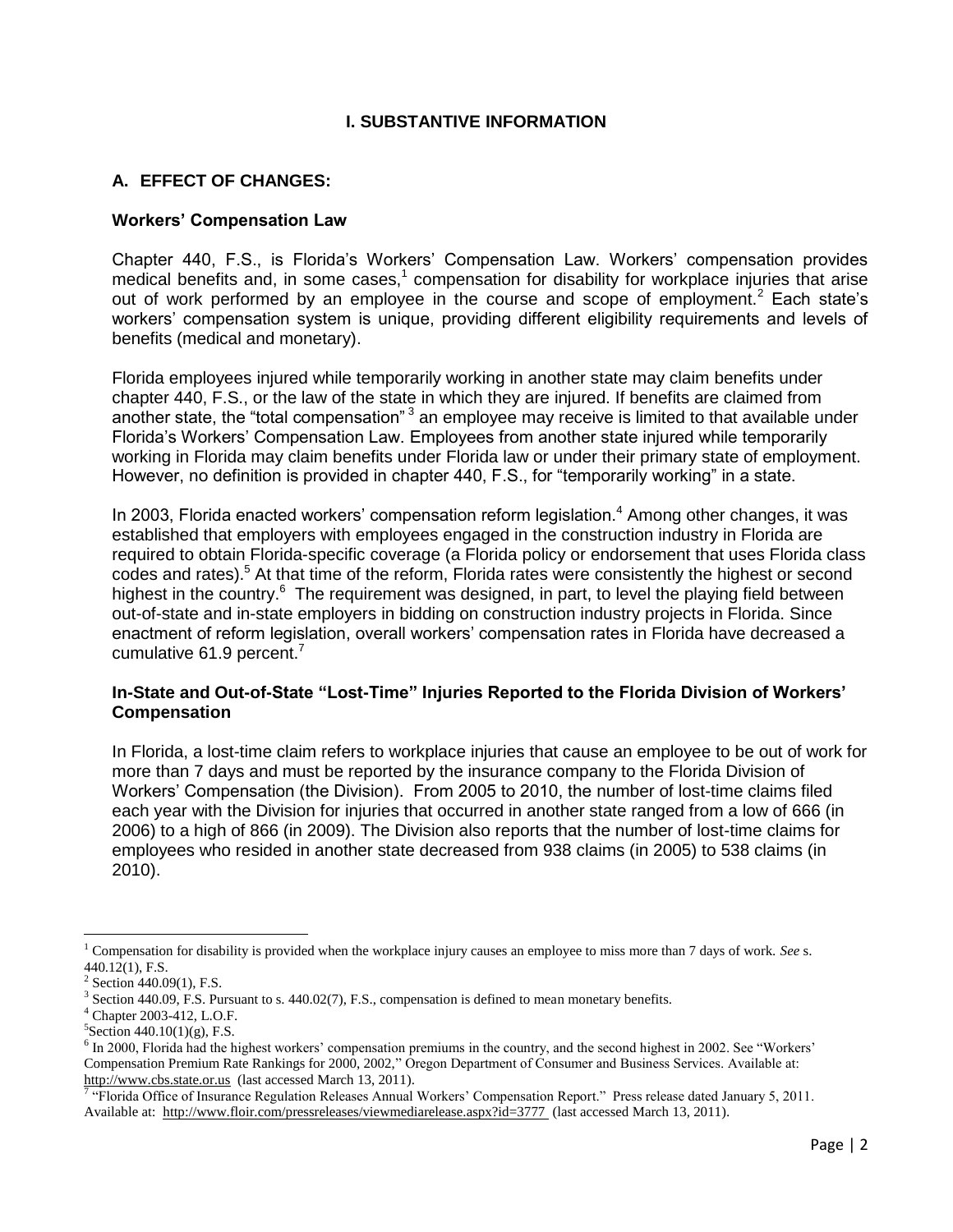Lost-time claims for injuries that occurred in Florida ranged from 68,838 (in 2005) to a low of 42,353 (in 2010). The number of lost-time claims for Florida residents also decreased from 76,136 (in 2005) to 46,041 (in 2010).

## **Extraterritorial Coverage and Extraterritorial Reciprocity**

Most workers' compensation systems provide that coverage from an employer's home state extends to, and follows, employees who are temporarily working for their employer in another state.<sup>8</sup> Such "extraterritorial" coverage is available to the extent that it is not inconsistent with the terms of the employer's insurance policy.

At least 11 jurisdictions recognize another state's extraterritorial provisions under limited conditions.<sup>9</sup> Specifically, this occurs when the other state similarly exempts out-of-state employees temporarily working within its borders (and their employers) from its workers' compensation law and provides that such employees (and employers) are subject to the law of the employer's home state. Laws that limit recognition of another state's extraterritorial provisions in this manner are said to provide "extraterritorial reciprocity," i.e., a state will honor the extraterritorial provisions of other states as long as the other states honor its extraterritorial provisions. For example, California will not exercise jurisdiction over out-of-state employees temporarily working within its boundaries (and their employers) when certain conditions are met, if the employer's home state similarly would not exercise jurisdiction over California employees temporarily working there.

# **Effect of the Bill**

 $\overline{\phantom{a}}$ 

The bill creates s. 440.094, F.S., which provides for extraterritorial reciprocity under Florida's Workers' Compensation Law. Employees who work for an employer in a state other than their primary state of employment for no more than 10 consecutive days or a maximum of 25 total days in a calendar year are considered to be "temporarily working" in that state for purposes of this section. Florida employees injured while temporarily working in another state are to receive Florida's workers' compensation benefits. Out-of-state employees injured while temporarily working in Florida (and their employers) are exempted from Florida's Workers' Compensation Law and will receive benefits under the law of their home state, which will be the employee's exclusive remedy, if the following conditions are met:

- 1. The employer has furnished coverage under the workers' compensation law (or similar law) of the employer's home state that covers the employee's employment while in Florida.
- 2. The extraterritorial provisions of Florida's Workers' Compensation Law are recognized in the employer's home state.
- 3. Florida employees and employers are exempted from the workers' compensation law (or similar law) of the employer's home state for injuries that occur while Florida employees are temporarily working in the employer's home state.

Employees who have a claim in Florida and another state for the same injury are entitled to recover the amount of compensation due under chapter 440, F.S. Florida courts are required to take judicial notice of the construction of the laws of another jurisdiction if such construction is necessary in a legal proceeding.

<sup>&</sup>lt;sup>8</sup> See "Extraterritorial Reciprocity Information for All 50 States," a regulatory survey by the Workers' Compensation Division of the Oregon Department of Consumer and Business Services. Available at: http://www.cbs.state.or.us/wcd/compliance/ecu/etsummary.html (last accessed March 13, 2011).

<sup>&</sup>lt;sup>9</sup> California, the District of Columbia, Maryland, Mississippi, Montana, Nevada, North Dakota, Ohio, Oregon, Rhode Island, and Utah.